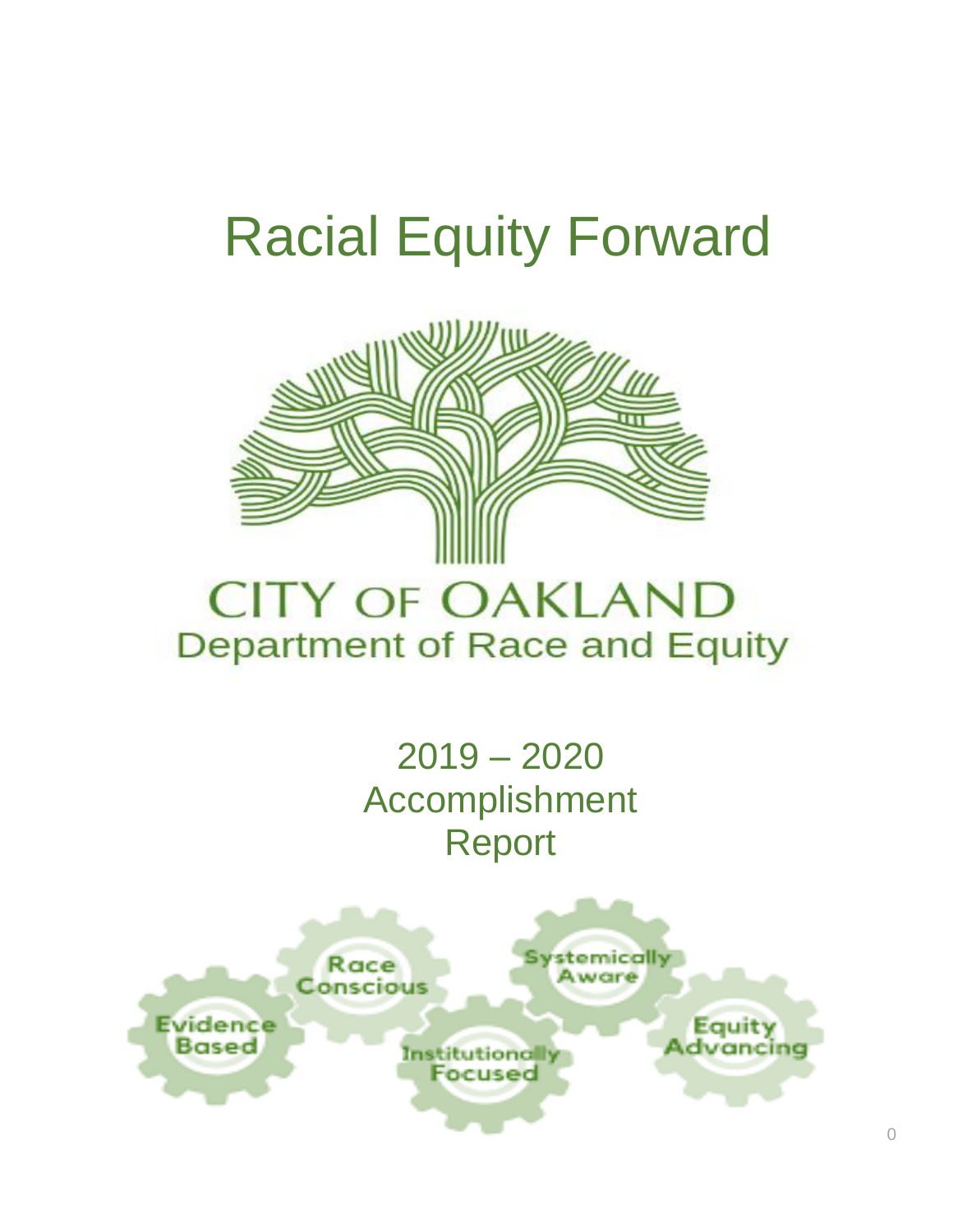| <b>Department Information</b> |  |        |                                           |  |  |  |
|-------------------------------|--|--------|-------------------------------------------|--|--|--|
| <b>Positions:</b>             |  | Staff: | Darlene Flynn, Director                   |  |  |  |
|                               |  |        | Ayanna Allen, Exec. Assistant             |  |  |  |
|                               |  |        | Jacque Larrainzar, Program<br>Analyst III |  |  |  |

**Vision:** To create a city where racial diversity has been maintained, racial disparities have been eliminated and racial equity has been achieved.

**Mission:** To intentionally integrate, on a Citywide basis, the principle of "fair and just" in all the City does to achieve equitable opportunities for all people and communities.

#### **Racial Equity Change Theory**

In 2017, the Department of Race and Equity (DRE) adopted a Racial Equity Theory of Change to guide racial equity work in the City of Oakland. A Racial Equity Theory of Change is a logic model that helps define what needs to be changed in an institution to create outcomes that benefit those who have been harmed by structural racism. This approach is also helpful to establish a range of transformational change activities and targets.

Based on more than 15 years of experience conducting similar work in government institutions and in community settings we have found that there are key areas that need to be addressed within an institution to implement lasting changing that support racial equity. We have also learned that to undo the impacts of policies that have harmed Black, Indigenous, People of Color (BIPOC) we need to be intentional and strategic in our approach, and to be prepared to support staff, department leadership and elected officials to manage change both at the citywide and department level. Within limited resources and staff, we decided to focus our efforts in three strategic areas of change and set three strategic goals to benchmark our progress.

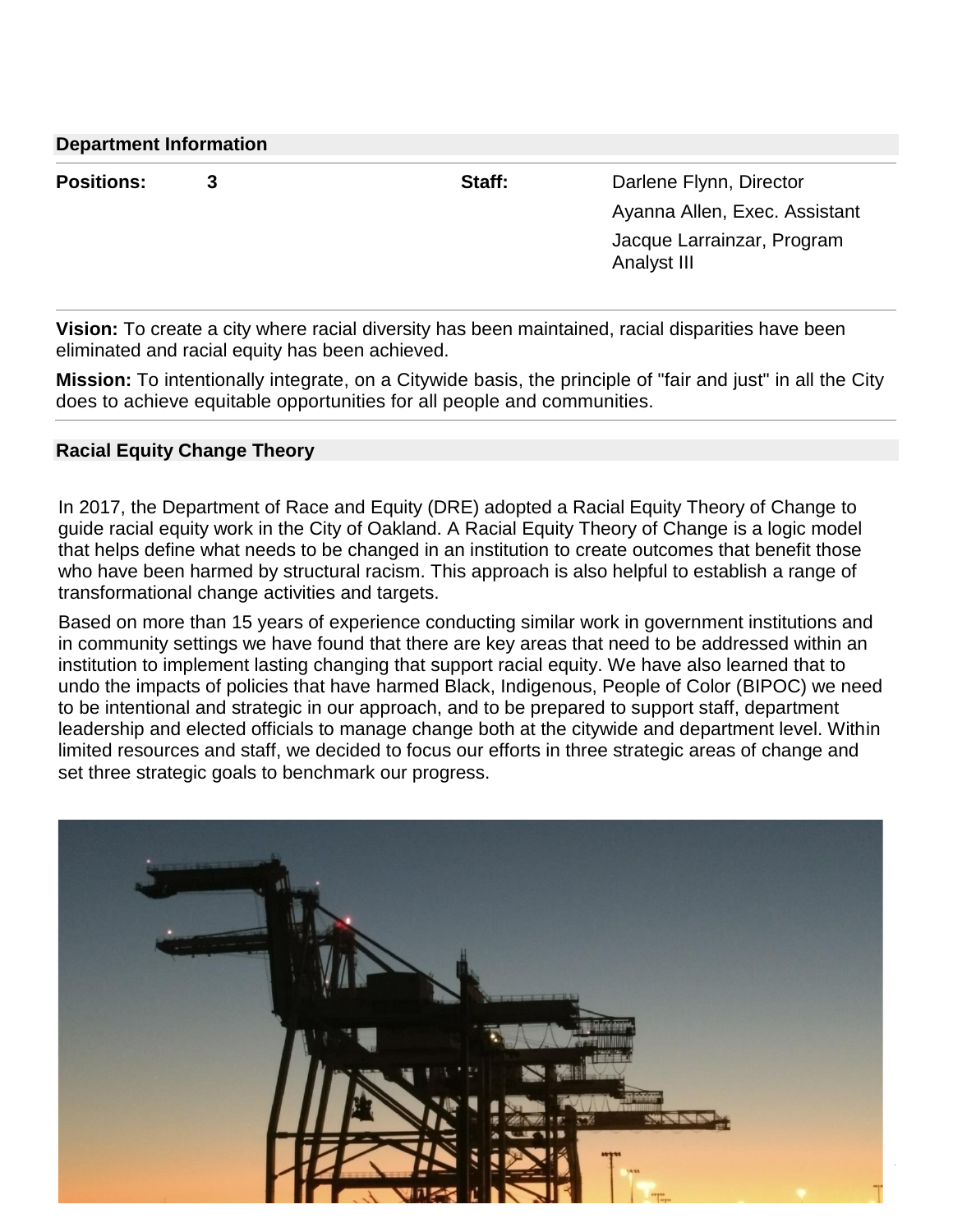#### **Strategic Areas of Change and Change Strategies Timeline**

#### **Strategic Areas of Change**

- **Elimination of systemic causes of racial disparities in City Government**
- **Promotion of inclusion and full participation for all residents of the City.**
- **Reduction of race-based disparities in our communities.**

#### **Strategic Racial Equity Goals**

These goals set a strong foundation for sustained long term change and affectively increase the capacity of City staff to implement a racial equity approach in their lines of business.

- **1. Cultivate advocates and their capacity to focus on equity,**
- **2. Build infrastructure and political will to support systemic change and,**
- **3. Employ new skills/tools to make changes, track and recognize progress.**

| <b>Strategy</b>                                                                                                                                                                           | <b>Timeline</b> | <b>Progress</b> |
|-------------------------------------------------------------------------------------------------------------------------------------------------------------------------------------------|-----------------|-----------------|
| 1. Increase awareness of racial inequity, its root<br>causes and how it is perpetuated by institutions<br>and systems.                                                                    | 1-4 years       | Ongoing         |
| 2. Mobilize advocates to organize support for<br>furthering a shared vision of racial equity<br>through institutional leadership, equity teams<br>and staff engagement in change efforts. | 1-5 years       | Ongoing         |
| 3. Develop strategic approaches and tools for<br>analysis and resources for advancing racial<br>equity goals, including specific racial equity<br>outcomes.                               | 2-10 years      | Ongoing         |
| 4. Train staff to apply pro-equity tools to change<br>structures, policies, practices and procedures<br>to further institutional transformation.                                          | 2-5 years       | Ongoing         |
| 5. Establish baseline disparity data,<br>targets/benchmarks and processes to track<br>and report outcomes.                                                                                | 3-5 Years       | Ongoing         |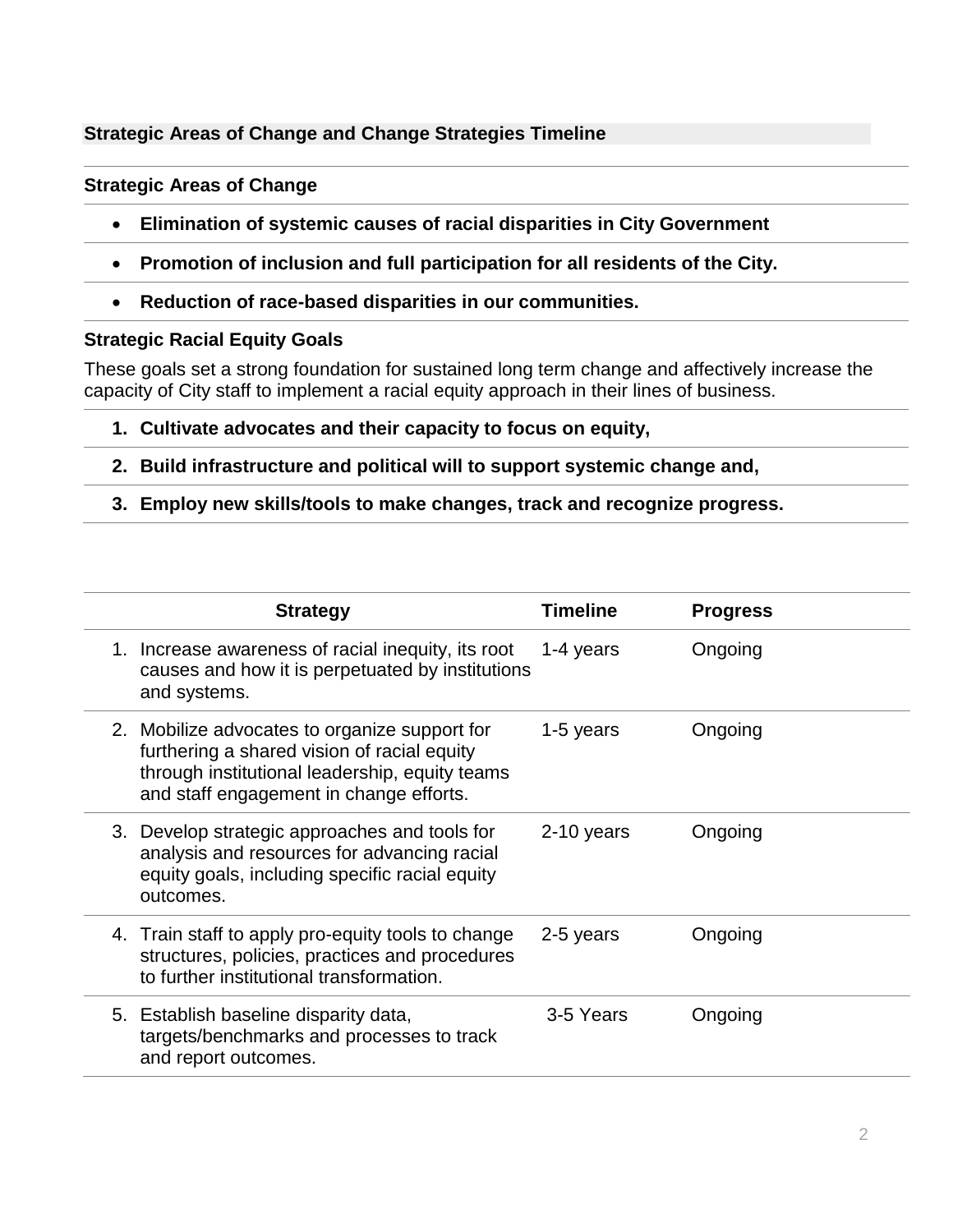#### **DRE Accomplishments**

As we closeout 2020 and take account of the racial equity work City of Oakland Departments have undertaken since last year, it is clear we are starting to change systems in our City. Yet, we have some distance to go before racial disparities impacting Black, Indigenous and People of Color (BIPOC) have been eliminated, and racial justice is imbedded in all we do as government.

The City has continued to increase capacity to examine operations, programs and services for barriers, burdens and opportunity to proactively advance equity. The DRE Racial Equity Academy basic training continued to draw full classes where staff learned how to identify systemic racism and apply a racial equity framework and tools in their work. With support from DRE and leadership departments are actively building their internal expertise through forming Equity teams and drafting Action Plans.

2020 will be remembered as the year the whole country was activated to face structural racism. A year full of tragedy, struggles, civil unrest and a historic moment for racial equity in Oakland. This, our second report accounts for what we have accomplished this year in the face of a pandemic, an economic crisis and increased urgency to eliminate systemic racism in government. It must be recognized that in many cases 2020 activities were made possible by the seeds of change planted in previous years and in this way, the work is building momentum in the City.

Numerous departments worked with DRE to explicitly center racial equity in their efforts to respond to COVID19. In 2020, the pandemic, and the deaths of George Floyd and Brionna Taylor underscored how critical it is for our governments to address structural racism in our systems and operations. Once again, the Oakland communities' tradition of standing up against injustice challenged us to do better and go deeper to imagine a better world for all of us.

Oakland led strong, collaborated with Alameda County and the State of California to center those most impacted by COVID 19 in its response to the Pandemic. Mayor Libby Schaaf reached out to regional leadership to design a response through convening an interagency COVID19 Equity Taskforce.

The City, in partnership with community health clinics, with support from philanthropy, set up early testing sites to serve the zip codes most impacted by CODIV-19. Through a collaboration between DRE and Oakland's new Department of Violence Prevention, the City secured outside funding to support a place based, credible messenger approach to meet the needs of the most at risk populations. This coordination enabled an intentional focus on the intersection of violence prevention and addressing the general community needs created by COVID19,

Using the Race and Equity inclusive engagement outreach framework, the city partnered with organizations already serving individuals in Black and Latinx communities and offered PPE, food resources and health educations helping us to save lives and keep people healthy.

2020 was also the year the Alameda County, HUD and local homelessness service providers undertook an examination of existing homeless services. They invited DRE to support their effort with technical assistance for adding a racial equity impact analysis to their process.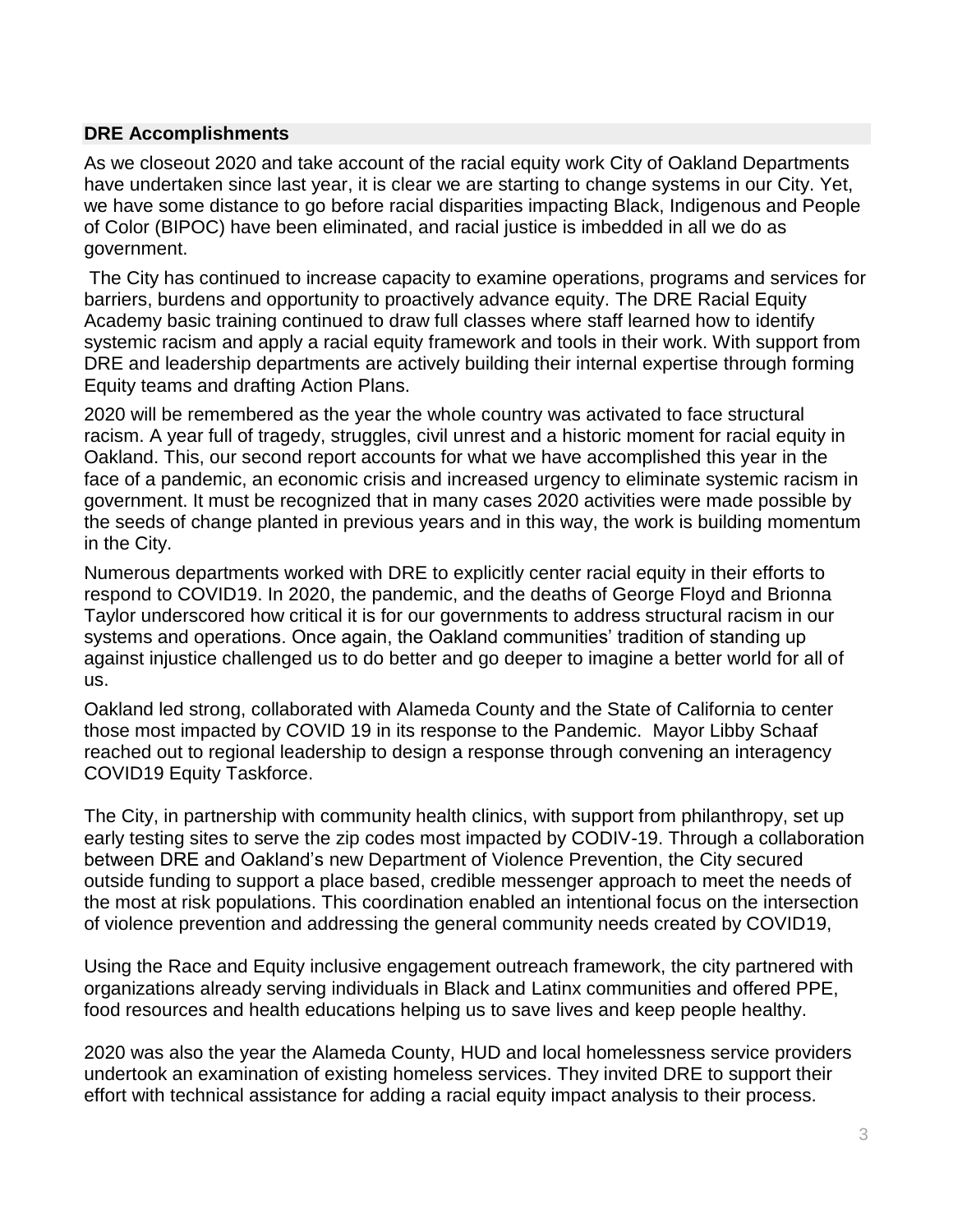The resulting report has the potential to reshape the discussion of ending homelessness at all levels of government. The report can be found here: [https://everyonehome.org/wp](https://everyonehome.org/wp-content/uploads/2021/02/2021-Centering-Racial-Equity-in-Homeless-System-Design-Full-Report-FINAL.pdf)[content/uploads/2021/02/2021-Centering-Racial-Equity-in-Homeless-System-Design-Full-](https://everyonehome.org/wp-content/uploads/2021/02/2021-Centering-Racial-Equity-in-Homeless-System-Design-Full-Report-FINAL.pdf)[Report-FINAL.pdf](https://everyonehome.org/wp-content/uploads/2021/02/2021-Centering-Racial-Equity-in-Homeless-System-Design-Full-Report-FINAL.pdf)

#### **Strategy 1. Increase awareness of racial inequity, its root causes and how it is perpetuated by institutions and systems:**

In 2019, DRE added our first series of public, Town Talks about Race events to deepen staff and community understanding of the ways in which we are all shaped by systemic racism. Dr. Robin DiAngelo's exploration of White Fragility and Dr. Joy DeGruy's powerful breakdown of Post Traumatic Slave Syndrome were both great successes.

During the third and fourth quarters of 2019, Department staff participated in national and local conferences, panels, TV interviews, printed media and radio interviews to highlight the importance of a systemic approach to address racial disparities. Two events stand out for their impact in this area.

The first, is the case study conducted by the U.S. Office of Government Administration (GAO) of the Capital Improvement Project prioritization process. The case study highlighted [The](mailto:https://cao-94612.s3.amazonaws.com/documents/CIP-One-Pager.pdf)  [Capital Improvement Program,](mailto:https://cao-94612.s3.amazonaws.com/documents/CIP-One-Pager.pdf) or CIP process as an exciting innovation and best practice for local governments. The program uses community input and equity factors to improve the process for programming improvements to Oakland's public buildings, spaces, and streets/sidewalks.

The second, is the participation of City staff in the National ESRI Users Conference. ESRI is the primary provider of GIS services to governments across the country. DRE staff contributed a chapter to an ESRI book that will highlight the use of GIS mapping to address racial equity issues in City government. The chapter was very well received and led to an invitation for numerous staff, from three departments; Information Technology, Transportation and DRE, to participate in ESRI's National Users Conference. Now ESRI, the primary provider of GIS services to governments at all levels adopted a racial equity framework for their organization and offered the first racial equity users' workshop with over 300 people in attendance. The conference was an opportunity to show case the work of City of Oakland Departments, to plant seeds of race and equity nationally, and solidify our reputation as leaders in racial equity implementation in government. In addition, ESRI created a [Racial Equity HUB](https://www.esri.com/en-us/racial-equity/overview) where the work of Oakland City Departments has been shared so other cities can learn from it.

In addition, three City departments consulted with DRE to develop explicit internal strategies to keep racial equity front and center during the pandemic creating internal newsletters and a website highlighting department activity around racial equity. Planning & Building Department newsletter, Finance Management Department newsletter and Transportation Equity Team website.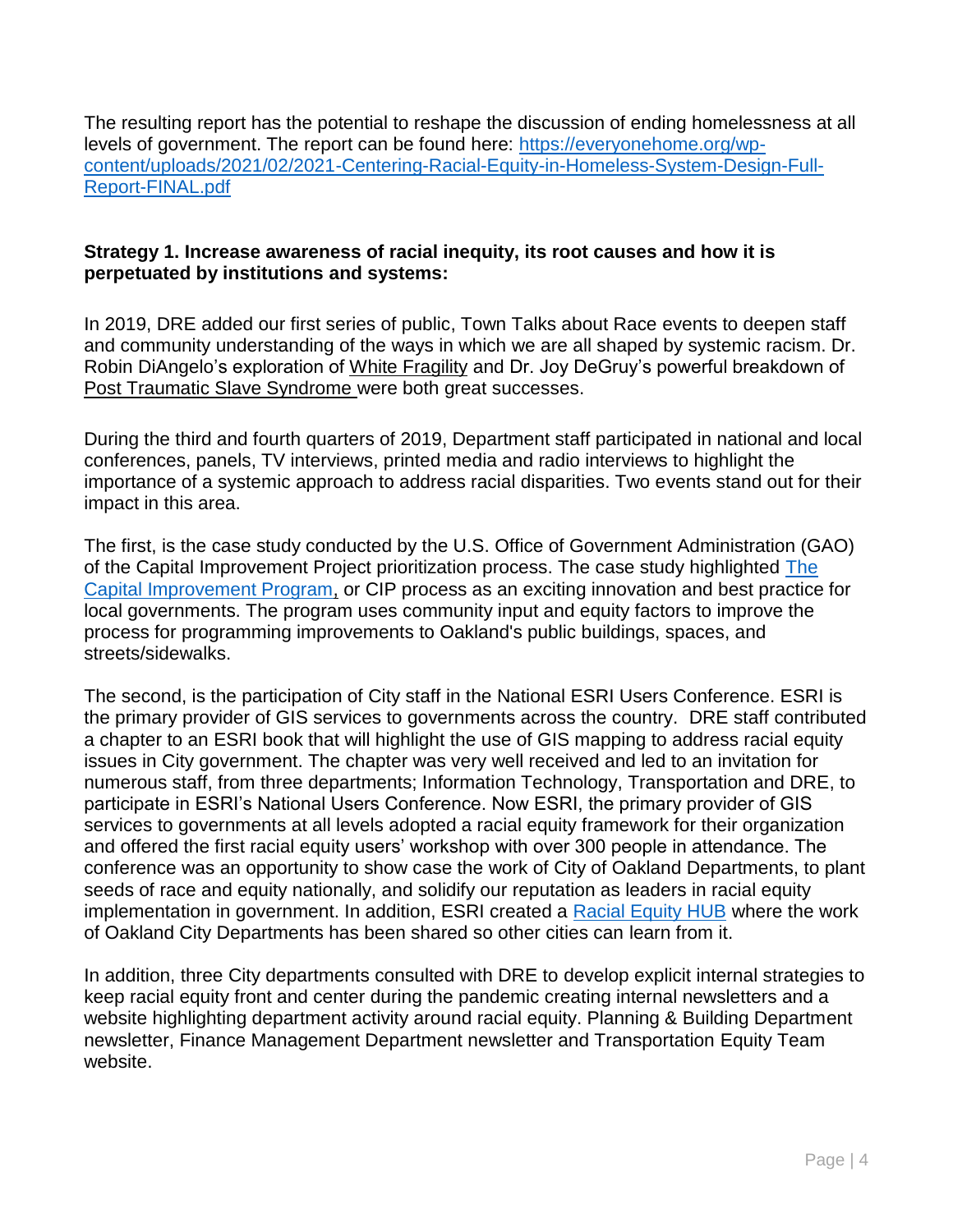#### **Strategy 2. Mobilize advocates to organize support for furthering a shared vision of racial equity through institutional leadership, equity teams and staff engagement in change efforts:**

Oakland is the only city in the U.S. with a Department and staff dedicated to the advancement and implementation of racial equity in government. [Oakland's Municipal code 2.29.170](https://library.municode.com/ca/oakland/codes/code_of_ordinances?nodeId=TIT2ADPE_CH2.29CIAGDEOF_2.29.170DERAEQ) derived from the [Ordinance](https://oakland.legistar.com/LegislationDetail.aspx?ID=2145224&GUID=5AC84BDB-2E75-468A-A655-56171FBD9BDE) that created DRE sets the shared vision for racial equity and the mission for the department, furthermore it provides authorization to support elected officials and city staff to work with intentionality towards creating a more fair and just City.

Building an internal structure to support change is crucial to successful outcomes. City departments have been asked by the City Administrator and supported by DRE to create Racial Equity Teams (RETs) to build internal capacity. In this reporting period our department supported the creation of four new equity teams

.

| 2017-2019 Racial Equity Teams                                                                                                                                                                 | 2019-2020 Racial Equity Teams                                                                                                 |
|-----------------------------------------------------------------------------------------------------------------------------------------------------------------------------------------------|-------------------------------------------------------------------------------------------------------------------------------|
| • Economic and Workforce<br>Development,<br>• Planning and Building<br>Transportation,<br>$\bullet$<br>Library,<br>$\bullet$<br><b>Human Resources</b><br>$\bullet$<br>• Parks and Recreation | • City Attorney's Office<br><b>Oakland Fire Department</b><br><b>Finance Management Agency</b><br>• Oakland Police Department |

DRE will continue to work with remaining departments to stand up equity teams and expects they will be launch by end of Q4 2021. RET leads meet in DRE sponsored monthly work sessions to skill build, learn from each other and share progress and strategies.

In response to the challenges City staff and community members were facing due to the digital divide during the pandemic, DRE supported the creation of a Citywide employee lead by staff in Planning and Development. The workgroup focuses on inclusive engagement and has now become a space where City employees conducting Outreach and engagement activities can find tools, support and resources for their work. Members of the workgroup are lending their skills and expertise at no cost to other city staff leading training on how to best reach underserved residents, facilitation of online meetings, and tools and resources available to City employees. The workgroups is in the process of mapping resources and creating a SharePoint site to share resources and information citywide and a report on how to best implement inclusive outreach and engagement more broadly across the City.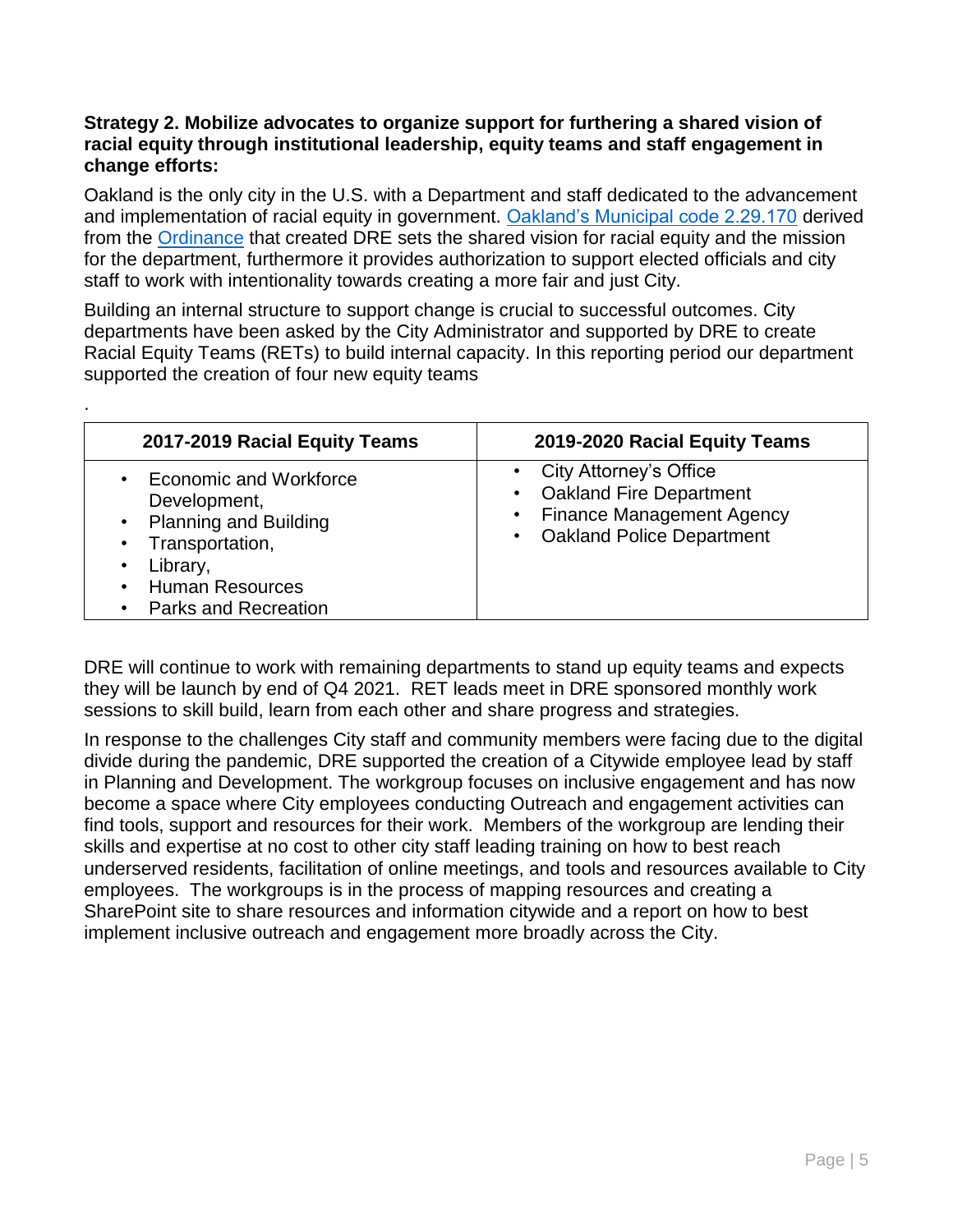#### **Strategy 3. Development of action plans and tools for analysis and resources for advancing racial equity goals, including specific racial equity outcomes**:

DRE has developed tools and training to support City leadership and staff to develop strategic approaches and policies that advance racial equity and have specific racial equity outcomes.

Two primary tools; the Racial Equity Analysis Work Sheet, the Inclusive Outreach and Engagement Guide. In addition, our department worked with the City Administrator's Office to add sections about Inclusive engagement and racial equity to the staff agenda reports and budget.

Some highlights of this work are the Economic Development, Transportation, Public Works, and Libraries plans which integrated equity frameworks and received support from DRE staff. In addition, department equity team members in transportation develop additional tools and training to support staff in transportation and public works.

Following the lead of the Oakland Equity Indicators 2018 Report and OakDOT's Strategic Plan, and given Oakland's diverse communities, the OakDOT Equity team created the [Oakland](mailto:https://www.oaklandca.gov/resources/oakdot-geographic-equity-toolbox)  [Geographic Equity Toolbox](mailto:https://www.oaklandca.gov/resources/oakdot-geographic-equity-toolbox) was created as a way for the City of Oakland to prioritize neighborhoods based on concentrations of people with demographic factors determined to have experienced historic and current disparities. The Geographic Equity Toolbox is now being used by other City departments and has been featured in several GIS National publications.

DRE staff also provided support to Public Works Environmental Services Division in the development of the [Equitable Climate Action Plan \(ECAP\)](mailto:https://www.oaklandca.gov/projects/2030ecap) and to Planning and Building in the design of a new incentive program that centers equity as part of the [Downtown Strategic Plan](https://www.oaklandca.gov/topics/downtown-oakland-specific-plan) options and the design for an inclusion process for the Oakland General plan. We also supported the IT department to design a program to support low income families in areas of the cities impacted by COVID 19 to receive digital literacy assistance and devices.

**Strategy 4. Train staff to apply pro-equity tools to change structures, policies, practices and procedures to further institutional transformation.** DRE offers staff an array of opportunities to learn and engage with Racial Equity work that will transform the way the City does business:

**Advancing Racial Equity Academy (AREA)**: The goal is to train as many city staff as possible and to activate critical mass, at least 30% (tipping point of change) of the City's workforce to begin applying racial equity principals and tools to their work.

City employees in all City departments and at all levels have attended the Racial Equity Academy, which increases internal department capacity to work on equity. By the end of 2019, 450 City employees had completed the Academy. Despite the challenges presented by the pandemic, the Academy continued remotely and, 680 additional city employees attended in 2020. We are on track to have trained over 1500 total staff by the end of 2021. This, in combination with the uptick in equity tool application in the City, is a meaningful benchmark for building adequate capacity to institutionalize changes that advance equitable outcomes for our communities impacted by racial disparities.

**Lunch and Learn Sessions:** In 2019 DRE offered regular short sessions to reinforced new skills and allowed City staff to attend focused conversations on the impacts of structural racism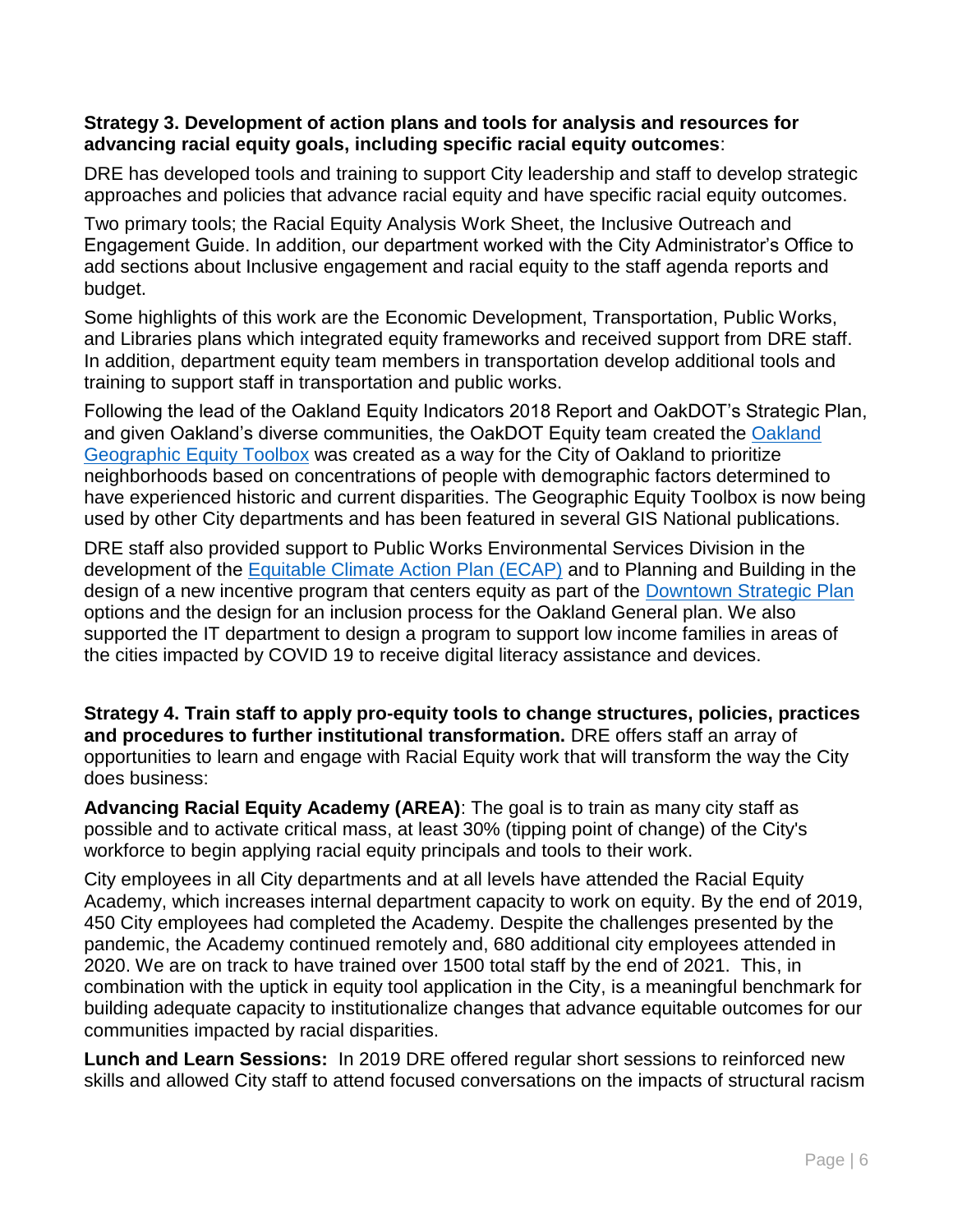on BIPOC communities. Due to the pandemic, lunch and learn sessions were curtailed in 2020, and we hope to reactivate this programming by the end of 2021.

**One-on-one/team technical assistance and project support:** DRE staff supports department staff in applying racial equity tools to projects and policies as needed. For this two year reporting period DRE staff provided over **6000 hours** of technical assistance to Department staff, Equity Teams, Alameda County and other Bay Area Cities and partners to help them implement racial equity in their work.

**Strategy 5. Establish baseline disparity data, targets/benchmarks and processes to track and report outcomes:** In 2017, the City of Oakland was chosen to be one of six Cities to develop local Equity Indicators tools in partnership with the City University of New York's Institute for State and Local Governance (CUNY ISLG) and with funding from the Rockefeller Foundation. The project began as a joint effort between the Resilient Oakland Office and the Department of Race and Equity. It has resulted in a product that has been useful across City departments and community organizations to advance racial equity by using strategies determined through an intentional focus on racial and ethnic disparities and their root causes.

The purpose of the first report was to develop a baseline quantitative framework that could be used by City staff and community members alike to better understand the impacts of race, measure inequities, and track changes in the disparities for different groups over time. The Grassroots for Racial Equity Taskforce added a layer to the effort by producing a community generated, ["Bring up the Score" report.](http://www.in-advance.org/wp-content/uploads/2019/07/BringUp_Final_ReaderSpreads.pdf) These reports are being used to guide and inform polices that address racial disparities both by community organizations and City departments.

You can see the first Oakland's Equity Indicators Report and executive summary and read the notes for the community briefings on the department [website.](https://www.oaklandca.gov/projects/oakland-equity-indicators)

DRE is working on an update of the Equity Indicator Report to be released in 2021.

# **City Departments Advancing Equity**

The following are equity projects/activities that departments have developed, using equity principals and tools, with technical support from DRE.

#### *City Administrator's Office*

Expansion of the [Cannabis Equity Program](https://bppj.berkeley.edu/2020/04/08/spring-2020-journal-engineering-equity-in-oaklands-cannabis-market/) Analysis, Program Design and Implementation of Public Kitchen Program, Loan program and Real State Acquisition Program, made possible with State equity funding inspired by Oakland's early cannabis equity work.

Coordinated annual report on implementation of measure Z programming with an equity framework.

Worked with Oakland Unite, OPD and Fire Department with a racial equity framework to guide COVID response, outreach and PPE distribution as well as violence prevention efforts.

Updated the City Council Agenda Report Template to include specific changes requiring inclusion of racial equity considerations and analysis for recommended actions.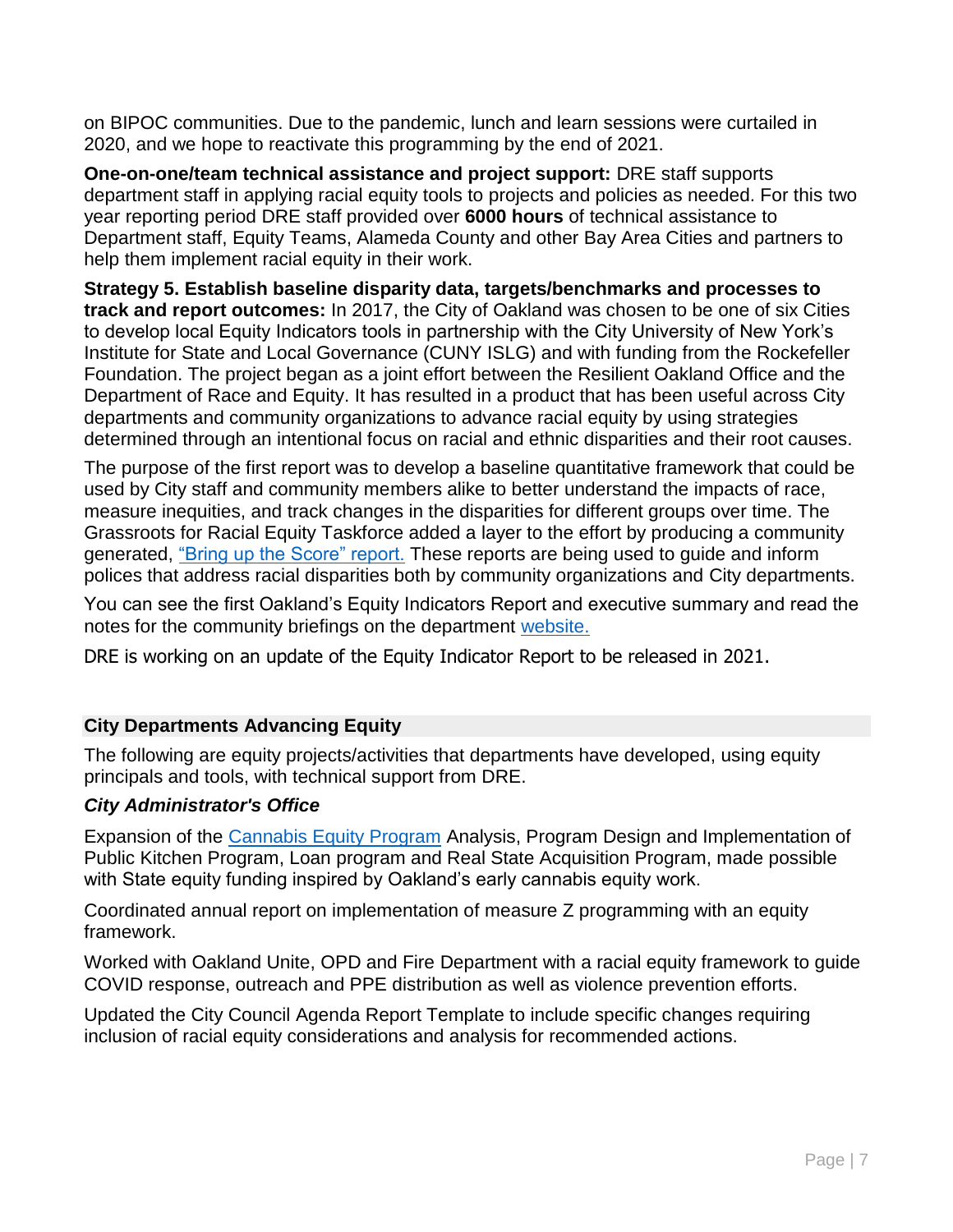# *City Auditor*

Analyzed fire inspections conducted and not conducted by neighborhoods in the City to determine if the Fire Prevention Bureau is providing consistent levels of service equally throughout the City.

The Police Commission audit, issued in June 2020, pointed out the Commission should establish goals to address police response times, stops, and use of force disparities by race as pointed out in the City of Oakland's Equity Indicators 2018 report.

The Police Commission audit recommended the Police Commission use a more systematic approach for addressing racial profiling in law enforcement in Oakland, including monitoring progress to assess whether new policies are having a positive effect on reducing racial profiling.

The homeless audit analyzed the homeless population in Oakland and the location of encampments throughout the City, finding that Black and brown populations experience much higher rates of homelessness, and that homeless encampments are more likely to be in areas of the City impacted by cumulative racial equity.

# *City Attorney*

Tenant Protection Ordinance, COVID Eviction Moratorium took into consideration racial equity to address the needs of communities most impacted by racial disparities.

Launched their Race and Equity Team.

# *Department of Transportation (ODOT)*

*Flex Streets Program* - inclusive outreach and engagement efforts lead by Equity Team members to engage residents in the zip codes most impacted by COVID-19 revealed that the needs and barriers faced by residents in these areas went beyond the needs of business districts impacted by racial disparities and the COVID economic downturn.

These inputs resulted in recommendations and actions to change the program and address issues of access to services like free testing, food banks and other basic services. Through this work the City supported using public right of way for conducting business outdoors also included improving walking access to community based organizations providing services to residents.

*2019-21 CIP Budget Process* led by ODOT and Public Works Department - The process used racial equity principals to develop a methodology to rank projects using a range of criteria that included equity impacts, was informed with community input on the approach and project submission.

In 2020 they are also working with relevant departments to train their top leadership and management levels and conduct the second round of community engagement sessions. Because of this work, participation in Black and Latinix communities in the CIP process increased 100% during the pandemic.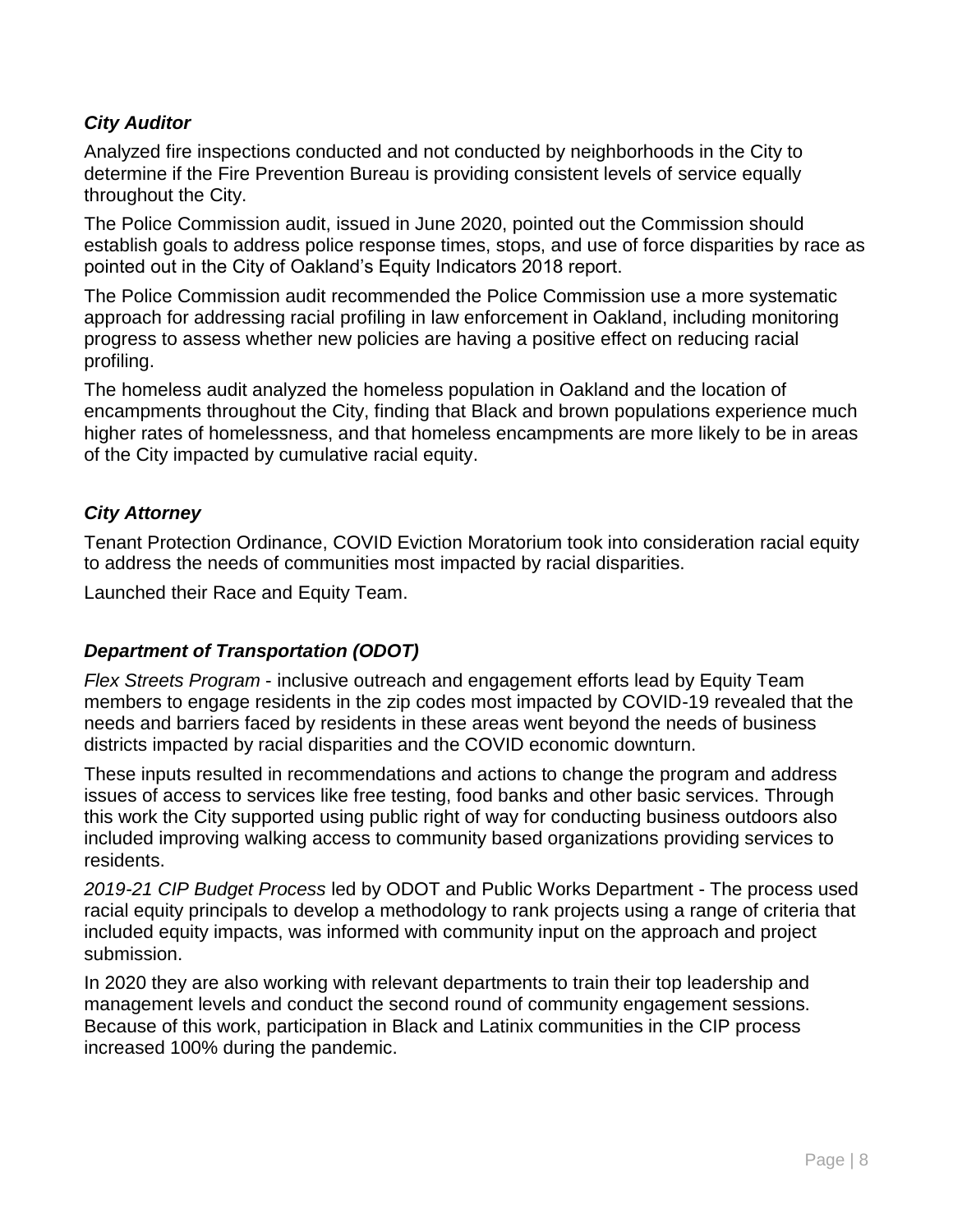The DOT Equity Team launched a Workforce Equity in Hiring Analysis Pilot to assess for root causes of hiring inequity. This process is now poised to be replicated city-wide through the Human Resources Department.

DOT Equity Team engaged staff who work in the field and in maintenance positions to attend AREA training and increase their participation in departmental equity work.

Staff led four-part Study and Action sessions on unpacking White fragility in the workplace for managers and supervisors

Finished creating and released the Geographic Equity Tool for citywide use; presented to interested parties

Created the [OakDOT Racial Equity Team](mailto:https://www.oaklandca.gov/topics/oakdot-racial-equity-team) webpage

# *Planning and Building*

Downtown Specific Plan Equity Assessment and options development in partnership with Law, Housing and ODOT building on the foundation for downtown development to support equitable outcomes for plan implementation.

Drafted Equity Standard Operating Procedure for department and began process to refine and socialize it (starting w/deputy directors.)

Published a departmental (internal) equity newsletter; published first issue and are working on the second.

Piloted new strategies for hiring process (using other best practices; implementing required anti-bias training for interviewers with support of HR RET); drafted a guide to equitable hiring and are working to put in a system of "equity Subject Matter Experts."

Implemented buddy system to support new Equity Team members in participating and feeling engaged.

Almost all managers and supervisors have attended through AREA training.

Identified an additional equity project to take on in Building (code enforcement inspections)

Started a book club (first book: The Color of Law - hopefully we can then lead discussions about it with the rest of the department, and particularly the Planning Bureau).

Coordinated inclusive community engagement group to improve our engagement processes citywide.

Used of Inclusive Outreach and Engagement Guide to plan and facilitate a process that eased a difficult process and built community trust and support for the outcome.

Drafted Oakland General Plan framework development to center racial equity in the next update.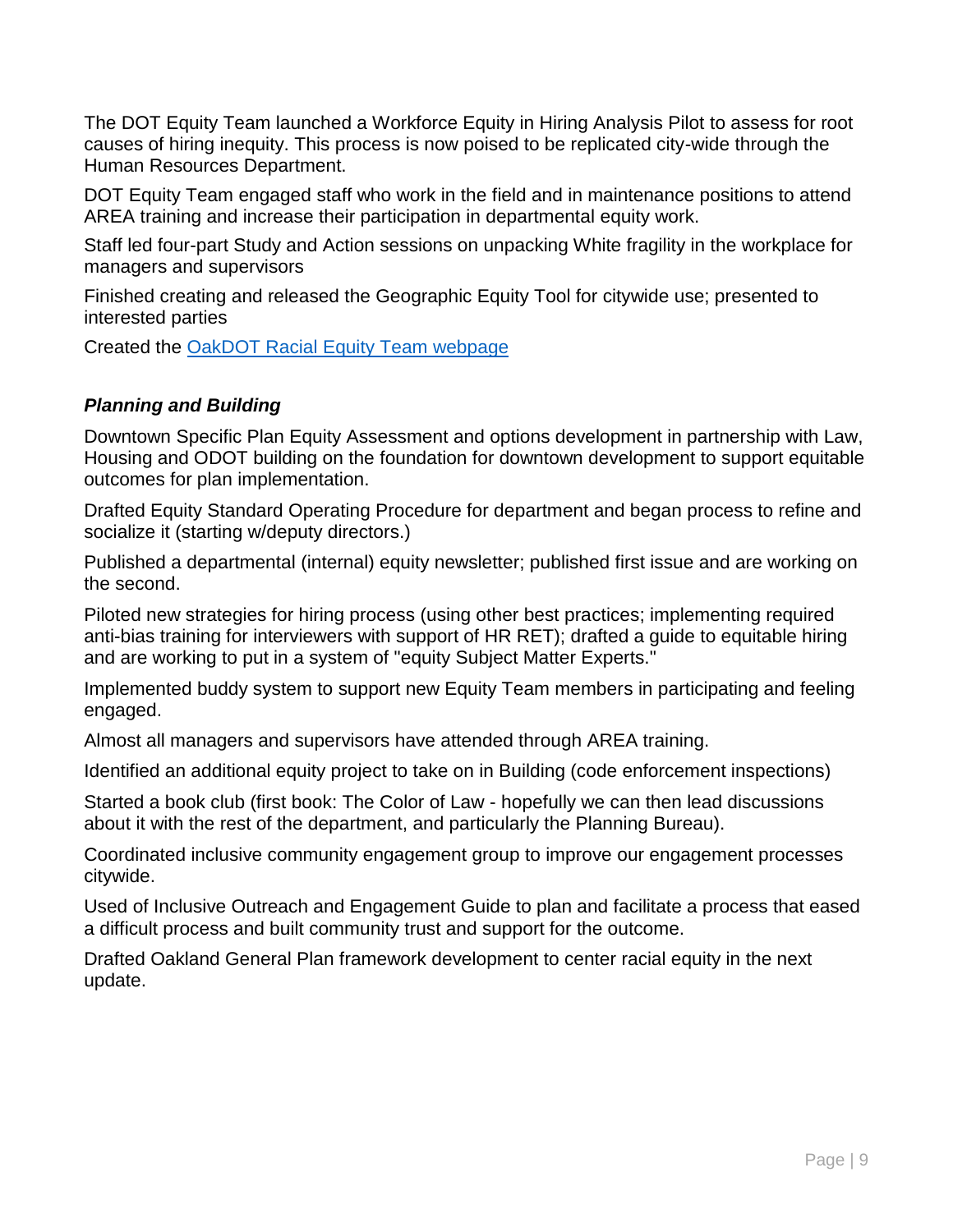### *Economic and Workforce Development*

Adopted department race and equity team charter establishing rotating members from each Dept Division (Business, Workforce, Real Estate, Public-Private Development, Cultural Arts) and training requirement for all staff;

Drafted Dept Race & Equity Analysis setting disparities and action items for each division. Incorporated Race & Equity analysis into Workforce Development RFP for service providers and CARES grant distribution for small businesses and nonprofits.

Engaged small business service providers and entrepreneurs on redesign of business support services.

Arranged for a training specifically to build equity capacity in the Business and Workforce Development divisions.

Added race/gender tracking to business services data collection.

Deployed additional engagement measures for Cultural Arts grant program resulted in two awards to artists who may have previously faced application barriers.

Economic Covid 19 Recovery Advisory Group also included disparity analysis and recommendations, based on member input, to reduce disparities through the City's Covid response.

#### *Human Resources*

Included Race and Equity in New Employee Orientation to get new staff launched

Publicized and tracked staff participation in Race and Equity Advancing Racial Equity Academy through the City-wide Training Calendar and training system

Provided hiring process data for ODOT Workforce Equity in Hiring Analysis Pilot to support equity innovation

# *Finance Management*

Race and Equity Team formation, Charter created and signed, established Team e-mail address

Published first race and equity newsletter

Surveyed of department staff on ideas for Equity Action Plan.

Collaborated with DRE and department representatives to design and launch a Budget Equity Tool, training and roll out for use in development of the 2021/23 City budget.

# *Library*

Sub-group of racial equity team participated in statewide library cohort out of which Oakland team created Racial Equity Plan which was presented to staff in December.

In June released staff and public statements from team on crisis in black and brown communities.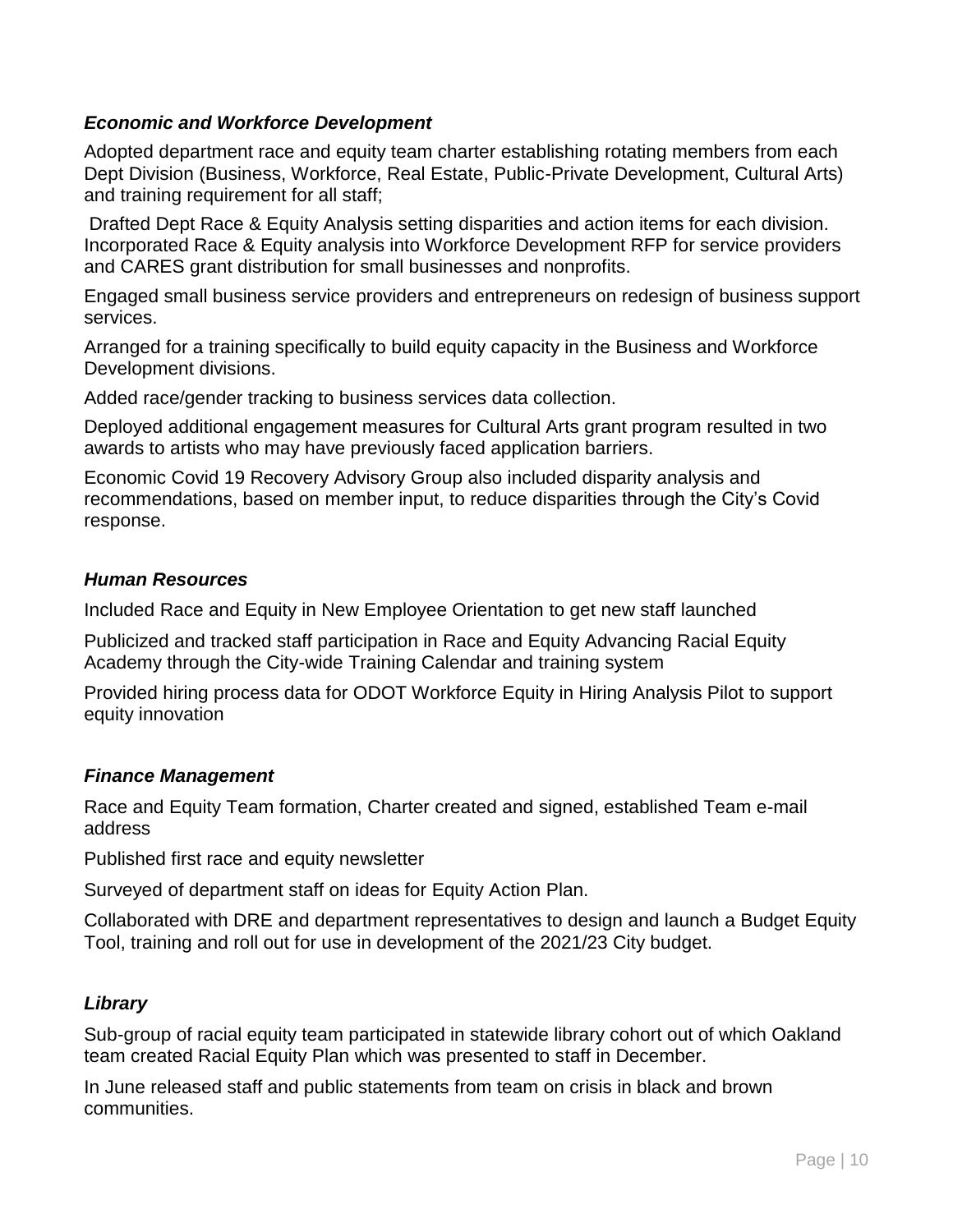Started book group on We Keep Us Safe. Sponsored anti-bias workshops for library staff. Created staff resource list and updated it.

# *Public Works Department (PWD)*

New race and equity team completed charter and developed OPW RET Action Plan

2019-20 CIP Process Led by ODOT and PWD Collaboration - The new process used racial equity principals to develop a methodology to rank projects using a range of criteria that included equity impacts, was informed with community input on the approach and project submission.

CIP prioritization Process Automation to track score projects saving thousands of dollars of staff time and will help staff across the city to more easily manage CIP projects

Implemented proactive approach on Illegal dumping in 2 districts to address disparities in the impacts of trash on the streets.

Arranged for staff training/clinic on equity portion of Staff agenda report (2 Clinics)

Produced Equitable Climate Action Plan and Tree Master Plan

Arranged for the Advancing Racial Equity Academy to field staff at Edgewater

### *Police Department*

Launched Advancing Racial Equity Academy training in OPD.

Convened a Race and Equity team consisting of about 10 members was formed. The group met 3 times in the fall of 2020. The Charter was written, presented to the Chief of Police and finalized.

Implementing recommendations from consultant disparity study to reduce racial disparities in internal discipline.

OPD has agreed to look at transfer concerns within the organization and hiring of African American women.

# *Information Technology*

Prioritized project for neighborhoods and installations of the OAK Wi-Fi project to extend free wireless internet through Oakland's high need neighborhoods. All neighborhoods should be completed by end of January 2021.

# *In Closing*

Making racial equity a reality in Oakland is not an easy, however, these accomplishments demonstrate that when given the tools and skills needed to advance racial equity, City staff are stepping-up to meet the moment we are living in.